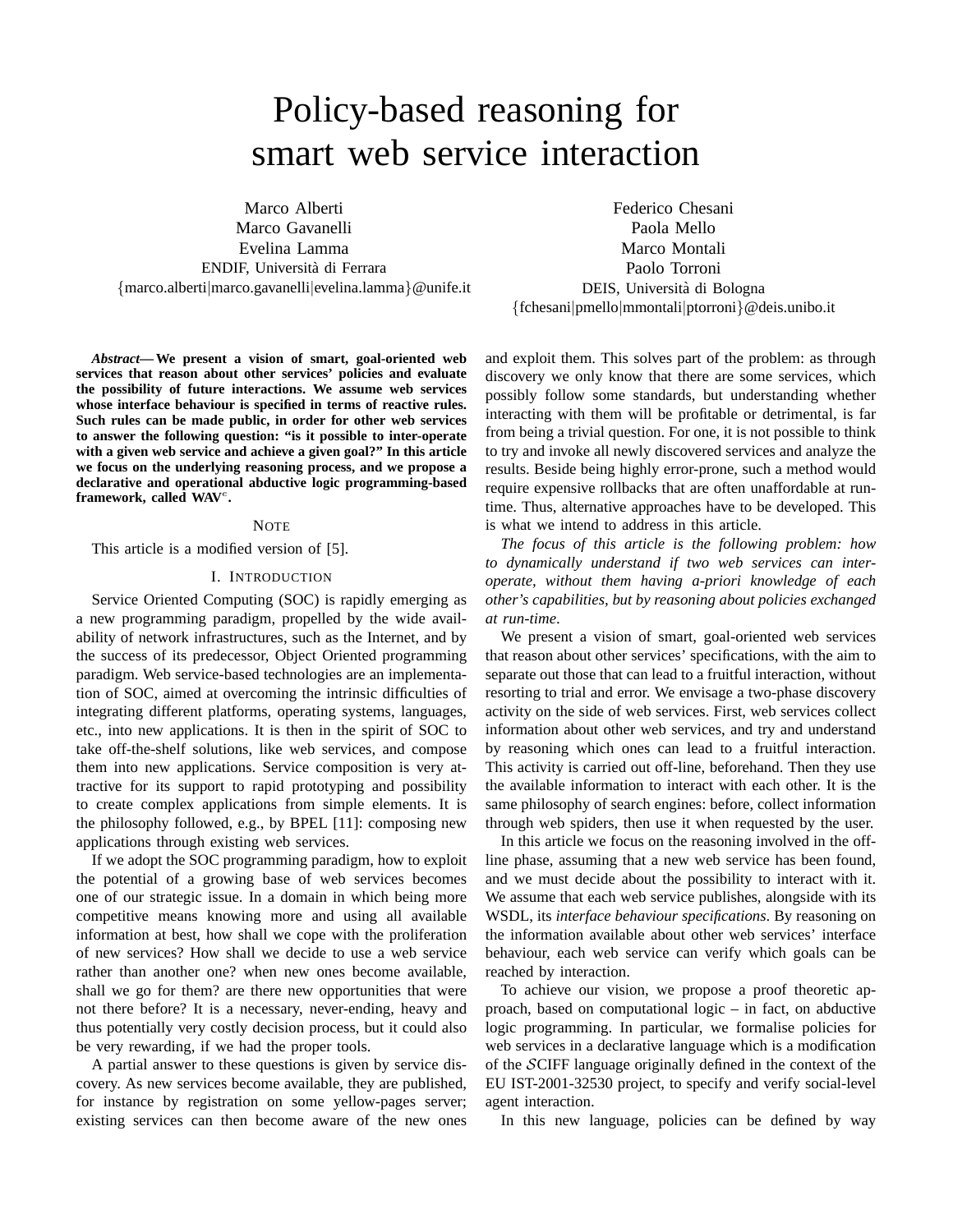of *social integrity constraints* (*IC*s): a sort of reactive rules used to generate and reason about expectations about possible evolutions of a given interaction setting.

As claimed in [14], a rule-based approach to reactivity on the Web provides the following benefits over the conventional approach:

- Rules are easy to understand for humans. Requirements specifications often already comes in the for of rules expressed in a natural or formal language;
- Rule-based specifications are flexible and easy to adapt;
- Rules are well-suited for processing and analyzing by machines (verification, transformation);
- Rules can be managed in a single knowledge base or in several knowledge bases possibly distributed over the Web.

Moreover, we believe that, as advocated by Alferes et al. [10], an approach based on logic programming allows to express knowledge in form of rules, and to make inference with those rules. Like the authors, we follow Tim Berners-Lee et al. [12] in considering logic a natural conceptual and computational tool for the Semantic Web ("*Adding logic to the Web - the means to use rules to make inferences, choose courses of action and answer questions - is the task before the Semantic Web community at the moment*")

Based on the SCIFF framework we propose a new declarative semantics and a new proof-procedure that combines forward, reactive reasoning with backward, goal-oriented reasoning, and is tailored to the discovery activity's off-line phase's verification problem. We have called this new framework WAV<sup>e</sup> (Web-service Abductive Verification).

In order to support the exchange of rules between web services in a standard format, we also propose a RuleML encoding for our language.

We start by showing the abstract architecture of WAV<sup>e</sup>. In Sect. III we introduce a running on-line shopping scenario. In Sect. IV, we briefly introduce the language used in the framework, and in Sect. V we show how the scenario can be modeled in WAV<sup>e</sup> in terms of *ICs*. Sect. VI presents the declarative and operational semantics of WAV<sup>e</sup>, and Sect. VII proposes the application of  $WAV<sup>e</sup>$  to the verification problem in the reference scenario. Sect. VIII discusses the encoding of WAV<sup>e</sup> rules in RuleML. A brief discussion, also with respect to related work, follows.

#### II. THE ARCHITECTURE OF WAV<sup>e</sup>

Fig. 1 depicts our general reference architecture. Arrows indicate the flow of policies between web services. The layered architecture of a web service, e.g.  $ws$ , has WAV $^e$  at the top of the stack, performing reasoning based on its own knowledge and on the policies obtained from other web services, e.g.  $ws'$ . The functionalities of the various elements of the knowledge will be explained in Sect. IV. For the moment, we say that policies are identified with the  $\mathcal{IC}_{ws}$  component. The architecture is symmetric. We represented with thick borders the modules involved in the operations carried out by  $ws$ , and its output. In order for  $ws'$  to pass  $\mathcal{IC}_{ws'}$  on to ws (and



Fig. 1. The architecture of WAV<sup>e</sup>

vice versa), a Rule Interchange Format (RIF) is adopted. One possibility for such a RIF could be RuleML [3]. Finally, as a result of the reasoning activity,  $ws$  produces an answer  $C$ to the question: "is it possible to inter-operate with  $ws'$  and achieve goal  $\mathcal{G}_{ws}$ ?"

Fig. 1 does not show control elements, but only information flows. We assume that suitable interaction protocols are defined to control the flow of information (e.g. policies) between the web services. In particular, in a more comprehensive setting,  $ws$  and  $ws'$  could negotiate the exchange of policies in an incremental way, or could use the result  $\mathcal C$  of this reasoning activity to perform the second, on-line phase of service interaction we mentioned in the introduction. All this is outside of this picture, and of this article's scope.

#### III. THE alice & eShop SCENARIO

This scenario is inspired to the one described by the Working Group on Rule Interchange Format [25]. A similar scenario is also in [14]. We consider two entities, which we call *alice* and  $eShop^1$   $eShop$  is a web service which sells devices. alice is another web service which instead needs to obtain a device, and which is considering buying it from eShop. alice and eShop describe their behaviour concerning sales/payment/... of items through policies, specified as rules, which they publish using some RIF.

Before alice buys an item from eShop, alice checks whether her policies and  $eShop$ 's policies are compatible, i.e., if they allow a successful transaction. During this process, it turns out that  $eShop$  accepts credit card payments, besides other payment methods, and that alice can only pay by credit card; in this case, in order to proceed with the payment, she requires evidence of the shop's membership to some trusted "Better Business Bureau" (BBB) association. We assume that the shop is able and ready to provide such a piece of evidence. We can thus define  $eShop$ 's and  $alice$ 's policies as follows:

<sup>&</sup>lt;sup>1</sup>In this simplified scenario, we identify alice and  $eShop$  with their representative software counterparts which will carry out transactions on their behalf.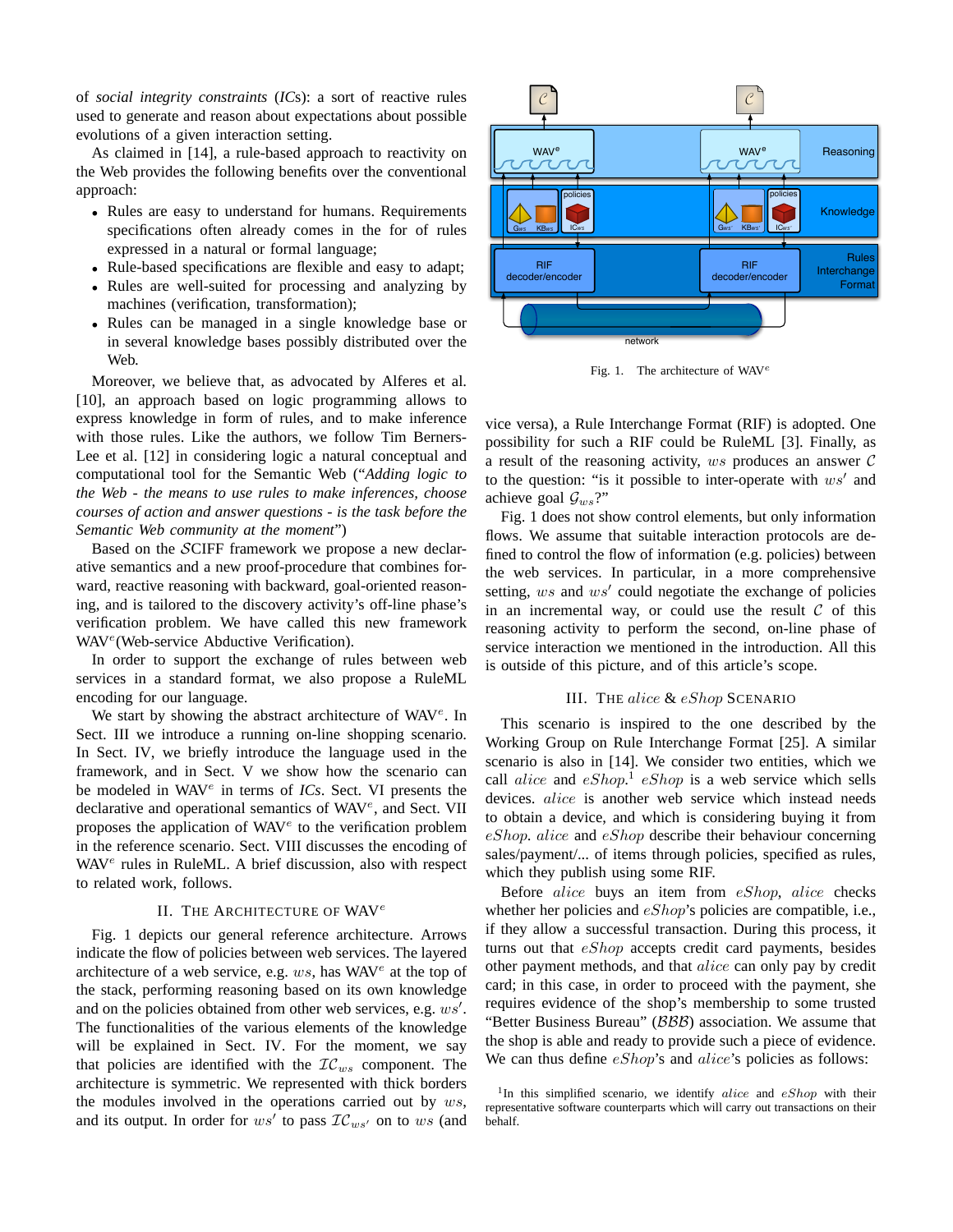- (shop1)if a customer wishes to buy an item, then (s)he should pay it either by credit card, or by cash, or by cheque;
- (shop2)if a customer wishes to buy an item, and (s)he has paid it either by credit card, or by cash, or by cheque, then *eShop* will deliver the item;
- (shop3)if a customer wishes to receive a certificate about  $eShop's$  membership to the  $BBB$ , then the shop will send it;
- (alice1) if a shop requires that  $alice$  pays by credit card, alice expects that the shop provides evidence of its membership to the  $\beta \beta \beta$ ;
- (alice2) if a shop requires that alice pays by credit card, and the shop has provided evidence of its membership to the *BBB*, then *alice* will pay by credit card;

In this example, we can identify two kinds of policy rules. shop1 and alice1 express requirements, i.e., what is needed in order to proceed with accomplishing some request. shop2, shop3 and alice2 represent the effect of requests, i.e., they tell what has to be expected if some conditions hold and some request is received.

Using this scenario, we want to demonstrate the possibility of reaching an agreement through rules exchange. Besides, we want to show how policies support backward and forward reasoning, in the following way. Backward, pro-active reasoning starts from goals to produce (expectations about) actions or events that should be generated in order to achieve the goals. Forward, reactive reasoning starts from events and is used to generate (expectations about) actions that represent reactions to such events.

In this scenario, the goal of *alice* interacting with  $eShop$  is to obtain an item from  $eShop$ . Actions are all the messages exchanged between the two web services.

The steps that we envisage are as follows:

- 1) alice wants to obtain a device. She knows that she can have it if  $eShop$  delivers it to her. Thus, she sends  $eShop$ a request, by which she wants to know  $eShop$ 's policies regarding the delivery of that device;
- 2) eShop considers alice's request, and composes a set of rules related to alice's request (its policies), possibly deriving/filtering them from a larger set. In this example, the set contains shop1, shop2, and shop3. Once such a set is put together, eShop communicates it to alice;
- 3) alice reasons on (1) her goal, (2) her own policies (alice1 and alice2), and (3)  $eShop's$  policies. Two are the possible outcomes:
	- either alice infers that she and eShop can have a successful transaction that satisfies each other's policies and that achieves her goal,
	- or *alice* infers that there is no such a possibility.
- 4) possibly, at a later point,  $alice$  and  $eShop$  may engage in a transaction which (hopefully) makes alice achieve her goal.

Points (1) through (3) represent the off-line phase of service discovery/interaction, whereas point (4) represent the actual transaction occurring between alice and eShop. The reasoning involved in (3) is the subject of this article.

## IV. THE WAV<sup>e</sup> FRAMEWORK

In WAV<sup>e</sup>, the observable behaviour of the web services is represented by *events*. Since we focus on (explicit) interaction between web services, events always represent exchanged messages.

WAV<sup>e</sup> considers two types of events: those that one can control and those that one cannot. Typically, from the standpoint of a web service ws, an event such as a message generated by ws himself will fall into the first category, a message that ws is expecting from another fellow web service  $ws'$ will fall instead into the second one. We use two different functors to keep these two categories of messages distinct from each other. Atoms denoted by functor H will stand for events that a web service expects to be producing itself; atoms denoted by functor E will stand for events that a web service is expecting, and over which it does not have any control. Since WAV<sup>e</sup> is about reasoning on possible future courses of events, both kinds of events represent *hypotheses* that a web service can make on possibly happening events. The notation is:  $H(ws, ws', M, T)$ , for messages  $(M)$  that a web service ws is expecting to send to  $ws'$  at time T, and  $\mathbf{E}(ws',ws,M,T)$ for messages  $(M)$  expected by ws from ws' for time T.

Web service specifications in WAV<sup>e</sup> are relations among expected events, expressed by an Abductive Logic Program (ALP). In general, an ALP [21] is a triplet  $\langle P, A, IC \rangle$ , where  $P$  is a logic program,  $\overline{A}$  is a set of predicates named *abducibles*, and IC is a set of integrity constraints. Roughly speaking, the role of  $P$  is to define predicates, the role of  $A$ is to fill-in the parts of  $P$  which are unknown, and the role of  $IC$  is to constrain the ways elements of  $A$  are hypothesised, or "abduced". Reasoning in abductive logic programming is usually goal-directed (being  $G$  a goal), and it accounts to finding a set of abduced hypotheses  $\Delta$  built from predicates in A such that  $P \cup \Delta \models G$  and  $P \cup \Delta \models IC$ . In the past, a number of proof-procedures have been proposed to compute  $\Delta$  (see Kakas and Mancarella [22], Fung and Kowalski [17], Denecker and De Schreye [15], etc.).

*Definition 4.1 (Web service interface behaviour specification):* Given a web service ws, its *web service interface behaviour* specification  $\mathcal{P}_{ws}$  is an ALP, represented by the triplet

$$
\mathcal{P}_{ws} \equiv \langle \mathcal{KB}_{ws}, \mathcal{E}_{ws}, \mathcal{IC}_{ws} \rangle
$$

where:

- $KB_{ws}$  is ws's *Knowledge Base*,
- Ews is ws's set of *abducible predicates*, and
- $\mathcal{IC}_{ws}$  is ws's set of *Integrity Constraints*.

 $KB_{ws}$  is a set of clauses which declaratively specifies pieces of knowledge of the web service. Note that the body of  $KB_{ws}$ 's clauses may contain E expectations about the behaviour of the web services, as defined above.  $\mathcal{KB}_{ws}$ 's syntax is summarised in Eq. (1).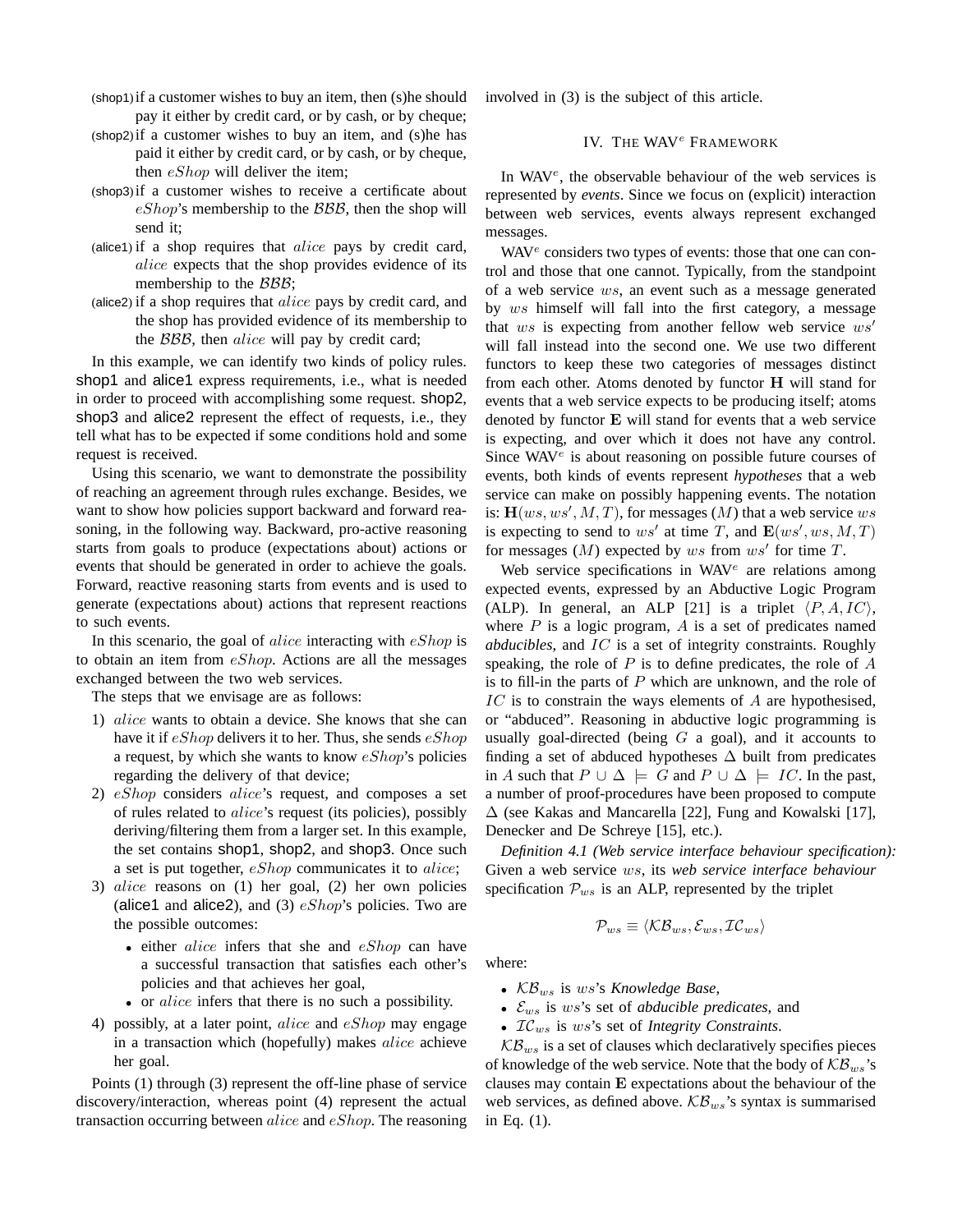$$
\mathcal{KB}_{ws} \ ::= \ [ \text{Clause } ]^{\star}
$$
\n
$$
\text{Clause } ::= \text{Atom} \leftarrow \text{Cond}
$$
\n
$$
\text{Cond } ::= \text{ExtLiteral } [ \land \text{ExtLiteral } ]^{\star} \quad (1)
$$
\n
$$
\text{ExtLiteral } ::= \text{Atom } | \text{ true } | \text{Expected } | \text{Const}
$$
\n
$$
\text{Expected } ::= \text{E}(\text{Atom}, \text{Atom}, \text{Atom}, \text{Atom})
$$

 $\mathcal{E}_{ws}$  includes E expectations, H events, and predicates not defined in  $\mathcal{KB}_{ws}$ .

$$
\begin{array}{rcl} \mathcal{IC}_{ws} & ::= & [IC]^* \\ IC & ::= & Body \rightarrow Head \\ Body & ::= & [Event \mid Expected) \mid \land BodyLit]^* \\ BodyLit & ::= & Event \mid Expert \mid Atom \mid Constr \\ Head & ::= & Disjunct \mid \lor Disjunct \mid^* \mid false \\ Disjunct & ::= & (Expected \mid Event \mid Constr) \\ & & \mid \land (Expected \mid Event \mid Constr) \mid^* \\ Expert & ::= & \mathbf{E}(Atom, Atom, Atom, Atom) \\ \hline Event & ::= & \mathbf{H}(Atom, Atom, Atom, Atom) \end{array}
$$

*Integrity Constraints* (*ICs*) are forward rules, of the form  $Body \rightarrow Head$  (Eq. (2)). The *Body* of *ICs* is a conjunction of literals and expected events; the *Head* instead is a disjunction of conjunctions of expectations, events and literals, or *false*. The syntax of  $IC_{ws}$  is a modification of the integrity constraints in the SCIFF language [6]. In particular, unlike  $SCIF$ , WAV<sup>e</sup> treats H events as abducible predicates, and as such it allows them to occur in the *Head* of integrity constraints; however, this initial version of WAV<sup>e</sup> does not yet accommodate negative expectations nor negation  $(\neg)$ . We intend to consider these two features in future extensions of WAV<sup>e</sup>.

Intuitively, the operational behaviour of integrity constraints is similar to forward rules: whenever the body becomes true, the head is also made true.

#### V. MODELING IN WAV<sup>e</sup>

In this section, we demonstrate web service policy modelling in  $WAV^e$  by showing the specification of *alice* and eShop. The first three rules represent  $eShop$ 's policies.

- $\mathbf{E}(eShop,alice, deliver(Item), T_s)$
- $\rightarrow$ **E**(alice, eShop, pay(Item, cc),  $T_{cc}$ )  $\land$   $T_{cc}$   $\lt$   $T_s$  $\forall E(alice, eShop, pay(Item, cash), T_{ca}) \land T_{ca} < T_s$ (shop1)  $\vee$ **E**(alice, eShop, pay(Item, cheque),  $T_{ch}$ )  $\wedge$   $T_{ch}$  <  $T_s$

*IC* shop1 says that, if alice expects eShop to deliver an Item, then eShop expects alice to pay by credit card, cash, or cheque, and that payment must be made before delivery.<sup>2</sup> In that case, the abducibles in the head are expectations, because they represent actions that should be performed by *alice*: from eShop's viewpoint, they can only be expected.

 $\mathbf{E}(eShop,alice, deliver(Item), T_s)$  $\land$  **H**(alice, eShop, pay(Item, How),  $T_p$ )  $\land$   $T_p$  <  $T_s$  (shop2)  $\wedge$  How::[cc, cash, cheque])  $\rightarrow$ **H**(eShop, alice, deliver(Item),  $T_s$ ).

<sup>2</sup>The alternative in the head could alternatively be expressed via a variable with domain:  $\mathbf{E}(alice, eShop, pay(Item, How), T) \wedge$  $How::[cc, cash, cheapue] \wedge T \langle T_s, where "::" represents a domain$ constraint.

*IC* shop2 says that, if *alice* expects *eShop* to deliver the Item, and *alice* has paid for it, then *eShop* will actually deliver it to alice. In that case, the abducible in the head is an event, because it represents an action that eShop should perform, and therefore it assumes that it will indeed happen (since it is its own responsibility).

$$
\mathbf{E}(eShop,alice, give\_guarantee, T_g)
$$
  
\n
$$
\rightarrow \mathbf{H}(eShop,alice, give\_guarantee, T_g).
$$
 (shop3)

*IC* shop3 says that if alice expects to receive a guarantee, then  $e\mathcal{S}hop$  will send it. The following two rules represent alice's policies.

$$
\mathbf{E}(alice, eShop, pay(Item, cc), T_p)
$$
  
\n
$$
\rightarrow \mathbf{E}(eShop, Alice, give\_guarantee, T_g) \land T_g < T_p.
$$
\n(alice1)

*IC* alice1 says that, if *eShop* expects *alice* to pay for an Item by credit card, then alice expects that  $eShop$  will have provided a guarantee by the time she pays.

$$
\mathbf{E}(alice, eShop, pay(Item, cc), T_p)
$$
  

$$
\wedge \mathbf{H}(eShop, Alice, give\_guarantee, T_g) \wedge T_g < \mathbf{T} \text{alice2})
$$
  

$$
\rightarrow \mathbf{H}(alice, eShop, pay(Item, cc), T_p).
$$

*IC* alice2 says that, if eShop expects alice to pay for an Item by credit card, and eShop has provided alice with a guarantee, then alice will pay the Item by credit card. Finally, the following clause is part of  $KB_{alice}$ 

have(alice, Item, T) 
$$
\leftarrow
$$
  
 $\mathbf{E}(eShop,alice, deliver(Item), T_d) \wedge T_d \leq T.$  (alice3)

Clause alice3 says that, in order for alice to have an Item at time  $T$ , then *alice* expects  $eShop$  to deliver the Item by time T.

#### VI. DECLARATIVE AND OPERATIONAL SEMANTICS

We have assumed that all web services have their own interface behaviour specified in the language of  $\mathcal{IC}s$ . This interface behaviour could be thought of as an extension of WSDL, that could be used by other fellow web services to reason about the specifications, or to check if inter-operability is possible.

Another approach would be to obtain web services' interface behaviour through an appropriate request protocol, in which  $TCs$  are (interactively) exchanged so that each web service may disclose *ad hoc*, customised information on demand.

In this work, we make the simplifying assumption that all information regarding the interface behaviour is provided at once. The web service will then try and prove that a fruitful interaction is possible based on what it receives.

The web service initiating the interaction has a goal  $G$ , which is a given state of affairs. A typical goal could be to access a resource, to retrieve some information, or to obtain a service from another web service.  $\mathcal G$  will often be an expectation (of obtaining a service, accessing a resource, or gathering information), but in general it can be any conjunction of expectations, CLP constraints, and any other literals, in the syntax of  $TC_{ws}$  *Head Disjuncts* (Eq. 2).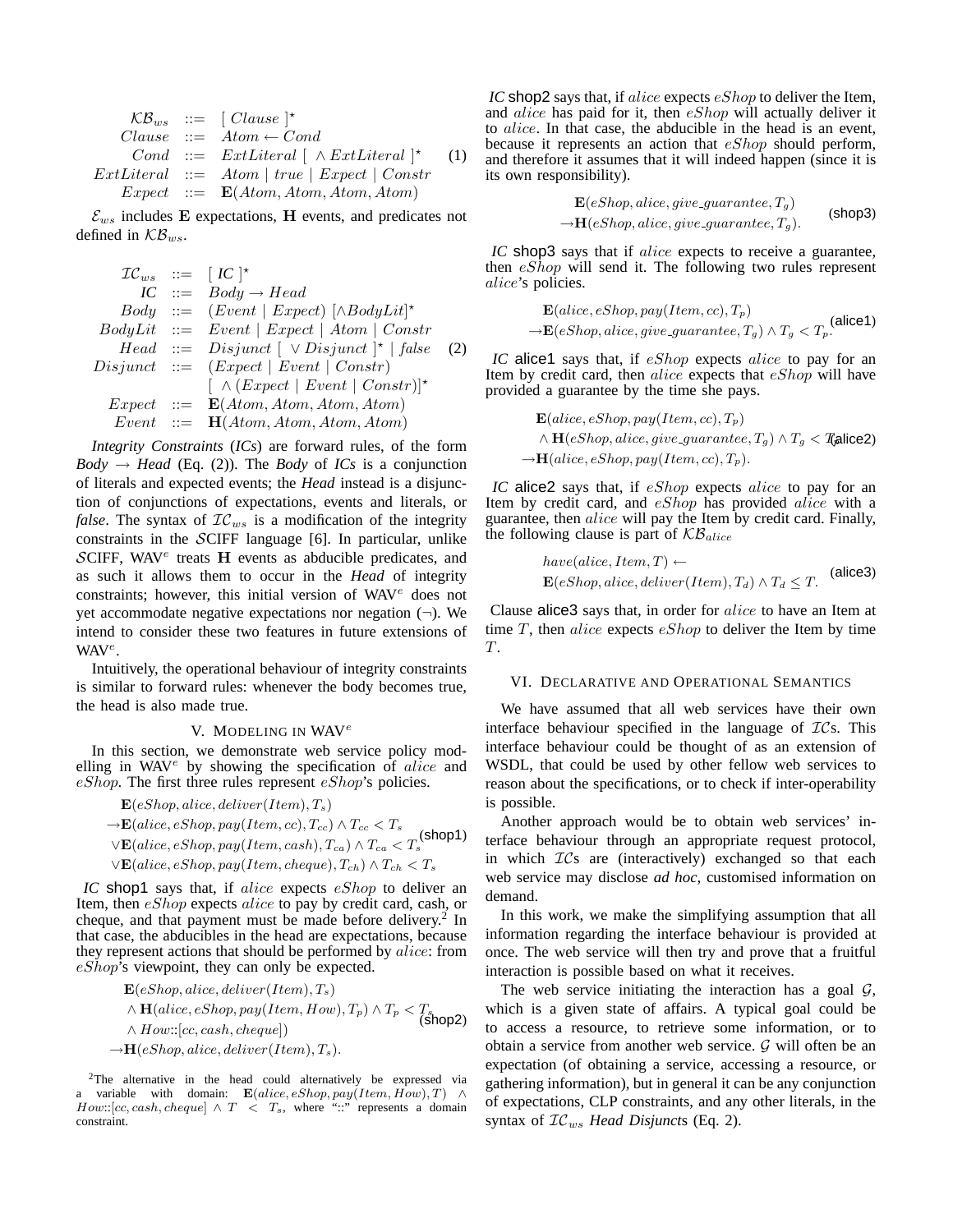The verification of a web service ws about the possibility to achieve a goal  $G$  by interacting with another fellow web service ws' makes use of  $\mathcal{KB}_{ws}$ ,  $\mathcal{IC}_{ws}$ ,  $\mathcal{G}$ , and of the information obtained about  $ws'$ 's policies,  $\mathcal{IC}_{ws'}$  (see Fig. 1). The idea is to obtain, through abductive reasoning, a set of expectations about a possible course of events that together with  $\mathcal{KB}_{ws}$ entails  $\mathcal{IC}_{ws} \cup \mathcal{IC}_{ws'}$  and  $\mathcal{G}$ .

Note that we do not assume that ws knows  $\mathcal{KB}_{ws'}$ , as the  $KB$  is not part of the interface. However, in general integrity constraints can involve predicates defined in the knowledge base. For example, they can contain predicates defining parameters, deadlines, coefficients, etc., or other knowledge only available to  $ws'$ . If the interface behaviour provided by  $ws'$ involves predicates defined in  $\mathcal{KB}_{ws'}$ , unknown to ws, we have two alternatives:

- either  $ws'$  provides  $ws$  with the necessary information, e.g. with (part of) its  $KB_{ws'}$ ;
- or ws will have to make assumptions about such unknown predicates.

We take the second option, and consider unknowns that are neither H events nor E expectations as literals that can be abduced, and we keep them in a set  $\Delta$ . We then have the following two equations that define the set of abductive answers representing possible interaction between  $ws$  and  $ws'$ achieving  $\mathcal{G}$ :

$$
\mathcal{KB}_{ws} \cup \textbf{HAP} \cup \textbf{EXP} \cup \Delta \models \mathcal{G} \tag{3}
$$

$$
\mathcal{KB}_{ws} \cup \textbf{HAP} \cup \textbf{EXP} \cup \Delta \models \mathcal{IC}_{ws} \cup \mathcal{IC}_{ws'} \quad (4)
$$

where  $HAP$  is a conjunction of  $H$  atoms,  $EXP$  is a conjunction of E atoms, and  $\Delta$  a conjunction of abducible atoms.

We can now proceed with defining what kind of interaction is possible/fruitful, given two web services and a goal.

*Definition 6.1 (Possible interaction about* G*):* A *possible interaction about a goal* G between two web services ws and ws' is an A-minimal set  $\textbf{HAP} \cup \textbf{EXP} \cup \Delta$  such that Eq. 3 and 4 hold.

Among all possible interactions about  $G$ , some of them are fruitful, and some are not. An interaction only based on expectations which will not be matched by corresponding events is not a fruitful one: for example, the goal of ws might not have a corresponding event, thus the goal is not actually reached, but only *expected*. Or, one of the web services could be waiting for a message from the other fellow, which will never arrive, thus undermining the inter-operability.

We select, among the possible interactions, those whose history satisfies all the expectations of both the web services. After the abductive phase, we have a verification phase in which there are no abducibles, and in which the previously abduced predicates H and E are now considered as defined by atoms in HAP and EXP, and they have to match. If among the possible interactions there exists one satisfying

$$
\mathbf{HAP} \cup \mathbf{EXP} \models \mathbf{E}(X, Y, Action, T) \leftrightarrow \mathbf{H}(X, Y, Action, T)
$$
\n(5)

then ws has found a sequence of actions that obtains the goal G.

*Definition 6.2 (Possible interaction achieving* G*):* Given two web services,  $ws$  and  $ws'$ , and a goal  $G$ , a *possible interaction achieving*  $G$  is a possible interaction about  $G$ satisfying Eq. 5.

Intuitively, the " $\rightarrow$ " implication in Eq. 5 avoids situations in which a web service waits forever for an event that the other web service will never produce. The "←" implication avoids that one web service sends unexpected messages, which in the best case may not be understood (and in the worst scenarios it may lead to faulty, unpredictable behaviour of the parties involved).

## *A. Operational Semantics*

The operational semantics is a modification of the SCIFF proof-procedure [9]. SCIFF is a transition system, whose state is given by the following tuple:

## $T \equiv \langle R, CS, PSIC, \Delta A, \text{PEND}, \text{HAP}, \text{FULE}, \text{VIOL} \rangle$

The set of expectations EXP is partitioned into the fulfilled (FULF), violating (VIOL), and pending (PEND) expectations. The other elements are: the resolvent  $(R)$ , the abduced literals that are not expectations  $(\Delta A)$ , the constraint store  $(CS)$ , a set of implications, inherited from the IFF [17], called *partially solved integrity constraints* (*PSIC*), and the history of happened events (HAP).

A classical application of SCIFF is on-line checking of compliance of agent interaction to protocols. In fact, SCIFF was initially developed to specify and verify agent interaction protocols on-the-fly, under the assumption of open agent environments adopted by other noteworthy agent research work [27]. SCIFF processes events drawing from HAP and generates (abduces) expectations; then it checks that all expectation are fulfilled by at least one happened event. The declarative semantics of SCIFF contains in fact a requirement  $\mathbf{E}(X) \to \mathbf{H}(X)$  – differently from WAV<sup>e</sup>, which has a double implication (Eq. 5). In SCIFF, as soon as new  $H$  events are processed, a transition *fulfilment* labels the relevant matching expectations as *fulfilled* and moves them to the set FULF. At the end of the derivation, if some expectation remains in the set PEND, a failure node is generated, and other alternative branches will be explored in backtracking, if there exist any.

WAV<sup>e</sup> extends SCIFF and abduces H events as well as expectations. The events history is not taken as input, but all possible interactions are hypothesised. Moreover, in  $WAV^e$ events not matched by an expectation (which are perfectly acceptable in the multi-agent scenario addressed by SCIFF) cannot be part of a *possible interaction achieving* the goal.

The two phases in the declarative semantics (generation of possible interactions and their test for conformance) are condensed into one single derivation process, thanks to a new transition adopted in WAV<sup>e</sup>. The *expected* transition, symmetrical to *fulfilment*, labels each H events with an *expected* flag as soon as an expectation matching it is abduced. At the end of the derivation, H with *expected* status = false will cause failure.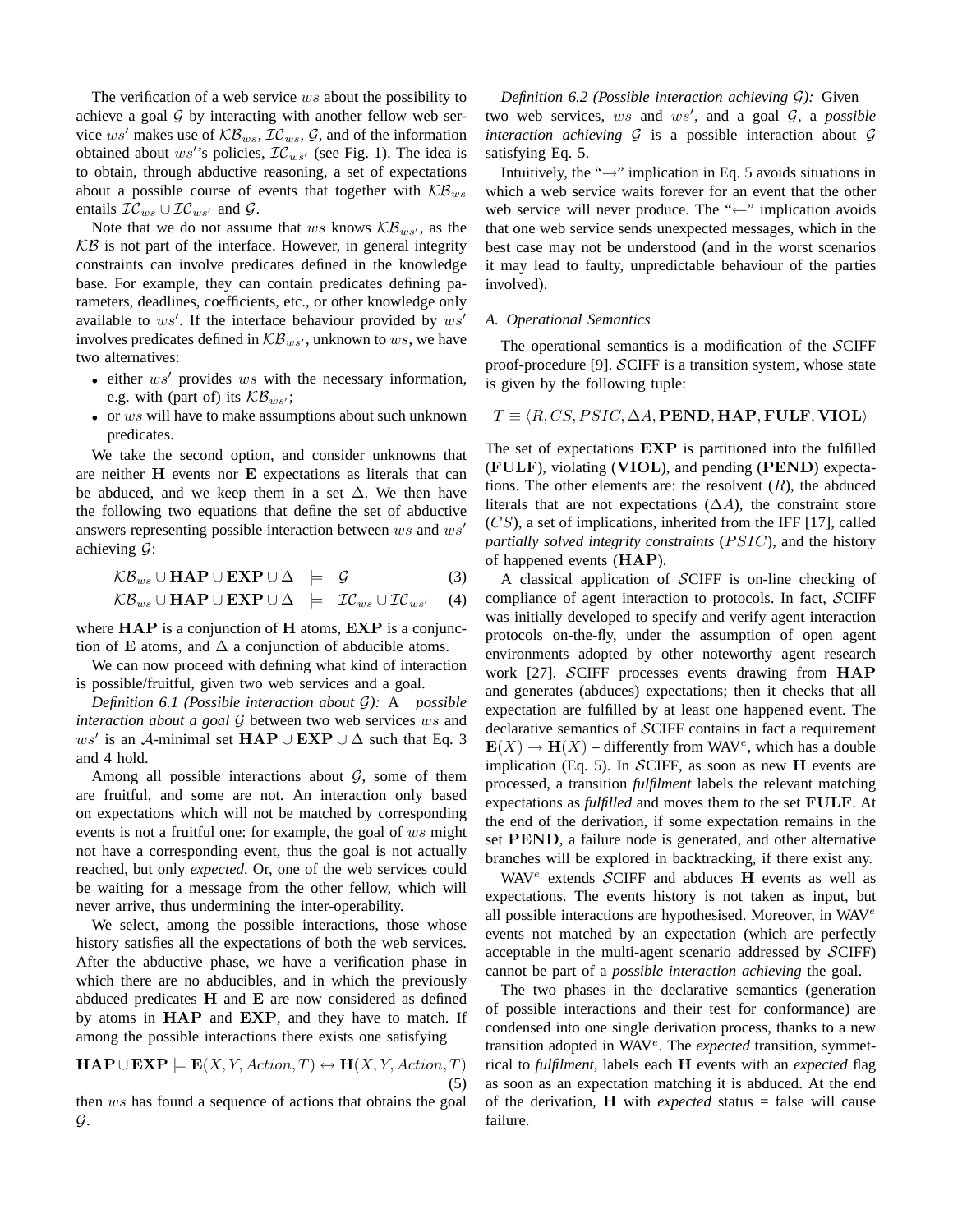Otherwise, if the WAV<sup>e</sup> derivation in a program  $P$  for a goal G succeeds with set of expectation  $\mathbf{EXP} \cup \mathbf{HAP} \cup \Delta$ , we write  $P \vdash_{\mathbf{EXP} \cup \mathbf{HAP} \cup \Delta} \mathcal{G}$ .

Soundness and completeness results. WAV<sup>e</sup> is a conservative modification of the SCIFF proof-procedure, which is sound and complete under reasonable assumptions [7]. Therefore, soundness and completeness results also hold for WAV<sup>e</sup>. A detailed discussion of this issue can be found in [5].

We will next demonstrate the operational functioning of verification in WAV<sup>e</sup> in the alice &  $eShop$  scenario.

## VII. VERIFICATION IN WAV<sup>e</sup>

In the following, the sets  $\mathbf{EXP}_{a}^{N}$  and  $\mathbf{HAP}_{a}^{N}$  represent the evolution of *alice*'s expectations and events as  $\dot{W}AV^e$ 's derivation progresses;  $N$  is an incremental index. Let  $q$  be the following goal of *alice*'s:

$$
g \leftarrow have(alice, device, 50). \tag{goal}
$$

Then, by unfolding of clause alice3,

$$
\mathbf{EXP}_{a}^{0} = \{ \mathbf{E}(eShop, \text{alice}, \text{deliver}(device), T_s) \land T_s < 50 \}
$$
\n(by (alice3))

To this expectation, eShop will react by expecting a payment:

$$
\mathbf{EXP}_{a}^{1} = \{ \mathbf{E}(eShop, Alice, deliver(device), T_{s}) \land T_{s} < 50
$$
\n
$$
\land (\mathbf{E}(alice, eShop, pay(device, cc), T_{cc}) \land T_{cc} < T_{s}
$$
\n
$$
\lor \mathbf{E}(alice, eShop, pay(device, cash), T_{ca}) \land T_{ca} < T_{s}
$$
\n
$$
\lor \mathbf{E}(alice, eShop, pay(device, cheap), T_{ch}) \land T_{ch} < T_{s})
$$
\n
$$
(by (\text{shop1})) \tag{7}
$$

Since the expectation containing the payment by cc is the only one which generates an expectation matching a rule of  $alice$  ((alice1)), the first expectation among the three payment alternatives is selected (the other branches eventually fail by Eq. 5, because no matching  $H$  is abduced). This choice triggers (alice1):

 $\mathbf{EXP}_{a}^{2} = \{ \mathbf{E}(eShop,alice, deliver(device), T_{s}) \wedge T_{s} < 50$  $\wedge$ **E**(alice, eShop, pay(device, cc),  $T_{cc}$ )  $\wedge$   $T_{cc}$  <  $T_s$  $∧\mathbf{E}(eShop,alice, give\_guarantee, T_g) ∧ T_g < T_{cc}$ (*by* (alice1)) (8)

Then (shop3) fires, and abduces the happening of give\_guarantee event. We then have:

- $\mathbf{EXP}_{a}^{3}=\{ \mathbf{E}(eShop,alice, deliver(device), T_{s}) \wedge T_{s} < 50$  $\wedge$ **E**(alice, eShop, pay(device, cc),  $T_{cc}$ )  $\wedge$   $T_{cc}$  <  $T_s$  $\wedge \mathbf{E}(eShop,alice, give\_guarantee, T_g) \wedge T_g < T_{cc}$ (*by* (alice1))
- $\mathbf{HAP}^3_a = \{ \mathbf{H}(eShop,alice, give\_guarantee, T_g) \wedge T_g < T_{cc} \}$ (*by* (shop3)) (9)

Given the guarantee, *alice* will pay by credit card (rule (alice2) fires):

$$
\mathbf{EXP}_{a}^{4} = \{ \mathbf{E}(eShop,alice, deliver(device), T_{s}) \land T_{s} < 50
$$
  
\n
$$
\land \mathbf{E}(alice, eShop, pay(device, cc), T_{cc}) \land T_{cc} < T_{s}
$$
  
\n
$$
\land \mathbf{E}(eShop,alice, give\_guarante, T_{g}) \land T_{g} < T_{cc}
$$
  
\n
$$
\mathbf{HAP}_{a}^{4} = \{ \mathbf{H}(eShop,alice, give\_guarante, T_{g}) \land T_{g} < T_{cc}
$$
  
\n
$$
\land \mathbf{H}(alice, eShop, pay(device, cc), T_{cc}) \land T_{cc} < T_{s} \}
$$
  
\n
$$
(by (alice2))
$$
  
\n(10)

Having received the payment,  $eShop's$  policy would be to deliver the device:

$$
\mathbf{EXP}_{a}^{5} = \{ \mathbf{E}(eShop, Alice, deliver(device), T_{s}) \land T_{s} < 50
$$
  
\n
$$
\land \mathbf{E}(alice, eShop, pay(device, cc), T_{cc}) \land T_{cc} < T_{s}
$$
  
\n
$$
\land \mathbf{E}(eShop, Alice, give\_guarante, T_{g}) \land T_{g} < T_{cc}
$$
  
\n
$$
\mathbf{HAP}_{a}^{5} = \{ \mathbf{H}(eShop, Alice, give\_guarante, T_{g}) \land T_{g} < T_{cc}
$$
  
\n
$$
\land \mathbf{H}(alice, eShop, pay(device, cc), T_{cc}) \land T_{cc} < T_{s}
$$
  
\n
$$
\land \mathbf{H}(eShop, Alice, deliver(device), T_{s}) \land T_{s} < 50 \}
$$
  
\n
$$
(by (shop2))
$$
  
\n(11)

Summarising, *alice* devised the following set of events, which should let her achieve her goal (have the desired device) while respecting both of *alice*'s and *eShop*'s policies.

$$
C_a = \{ \mathbf{H}(eShop,alice, give\_guarante, T_g) \land T_g < T_p \land \mathbf{H}(alice, eShop, pay(device, cc), T_p) \land T_p < T_s \land \mathbf{H}(eShop,alice, deliver(device), T_s) \land T_s < 50) \}
$$
\n
$$
(12)
$$

## VIII. RULE MARK-UP

In WAV<sup>e</sup>, the  $TCs$  can be exchanged between web services, as well as advertised together with their WSDL. For this reason, a mark-up language is necessary for the rules in  $TCs$ . RuleML [3] is the perfect mark-up language for exchanging rules on the web, so our choice has been easy. RuleML 0.9 contains mark-ups for expressing important concepts of the SCIFF proof-procedure. In particular, SCIFF is a rule engine able to distinguish and use both backward and forward rules. Backward rules are used to plan, reason upon events, perform proactive reasoning. Forward rules are used for reactive reasoning, to quickly perform actions in response to occurred events. Both are seamlessly integrated in SCIFF. RuleML 0.9 contains a direction attribute that can be attached to rules. Being based on abduction, SCIFF can deal both with negation as failure and negation by default, that have an appropriate tagging in RuleML. In this work, we only used standard RuleML syntax; in future work we might be interested in distinguishing between defined and abducible predicates, or between expectations and events.

SCIFF was implemented in SICStus Prolog: SICStus contains an implementation of the PiLLoW library [19], which makes it easy to perform http requests, as well as implementing services on the web. Finally, SICStus contains an XML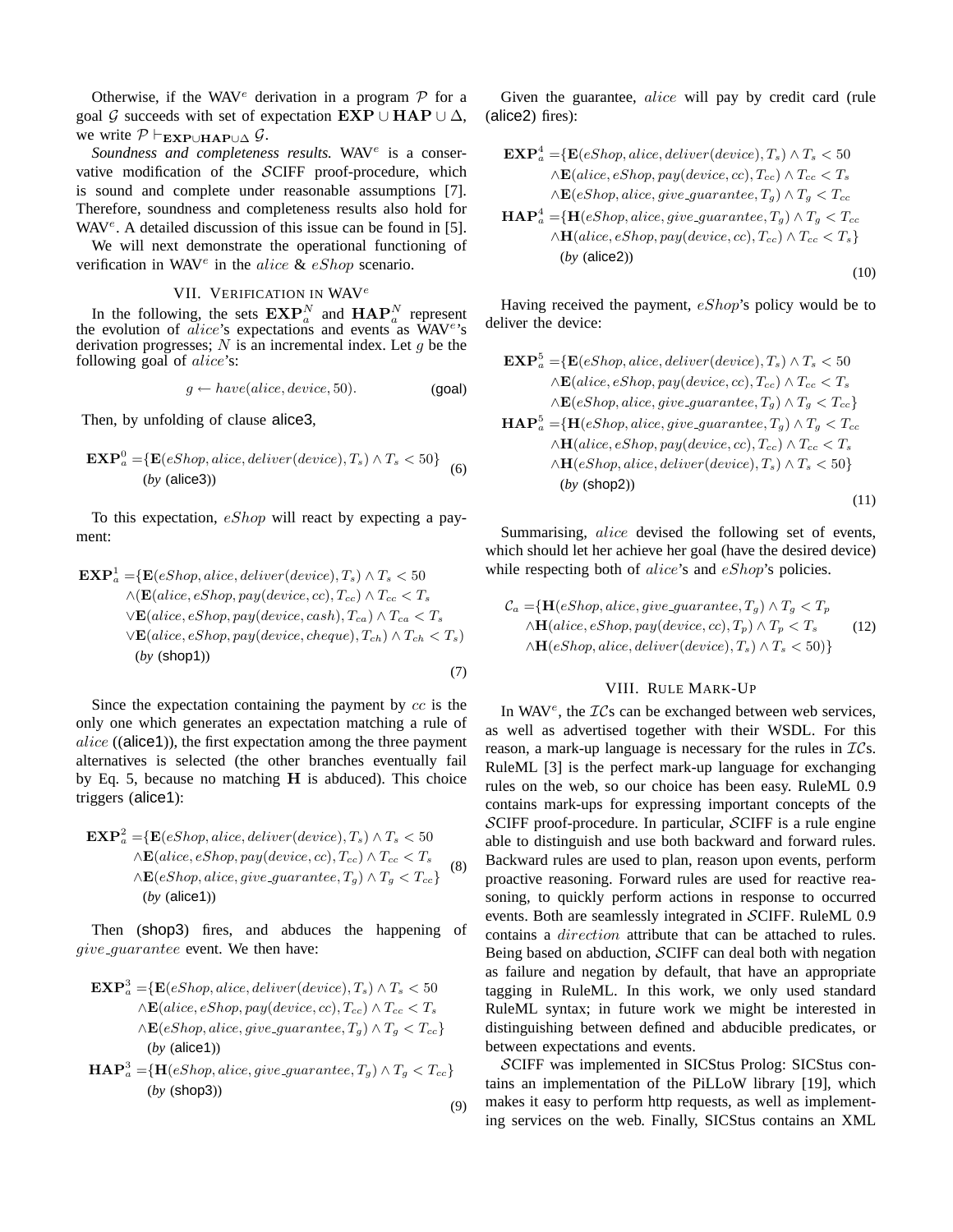parser, which allowed us to easily implement the RuleML parser. The RuleML parser is freely available on the SCIFF web site [26].

## IX. DISCUSSION AND RELATED WORK

WAV<sup>e</sup> is a framework intended for describing declaratively the behavioural interface of web services, and for testing operationally the possibility of fruitful interaction between them. WAV $^e$  answers the question "does there exist a viable interaction, between two given web services, which achieves a given goal  $\mathcal{G}$ ?" In case of success, WAV<sup>e</sup> produces a set of expectations about events. WAV $^e$  is particularly suitable for highly dynamic environments, in which interoperability is an unknown that has to be checked.

 $WAV<sup>e</sup>$  uses and extends a technology initially developed for online compliance verification of agent interaction to protocols [6]. SCIFF and the protocol specification language based on social integrity constraints were motivated and inspired by conspicuous work done in the context of agent interaction in open societies, notably work by Singh [27] and colleagues. The extension of such a work to the context of web services, centering around the concept of policies, as proposed in this work, seems to be very promising. The idea of policies for web services and policy-based reasoning is one that many other authors also adopt. We will cite work by Finin and colleagues [20], and by Bradshaw and colleagues [28], the first one with an emphasis on representation of actions, the latter on the deontic semantic aspects of web service interaction. We acknowledge the importance of action modelling and we point that the idea of expected behaviour of web services can have a deontic reading. In fact, previous work on SCIFF has been devoted to investigating and clarifying the interesting links between deontic operators and expectation-based reasoning [8]. The distinguishing features of  $WAV<sup>e</sup>$ , compare to most work of literature, are its logical underpinning and its sound and complete operational characterisation. It is in our agenda to carry out an extensive empiric evaluation of WAV<sup>e</sup> based on interesting cases and scenarios such as those proposed in related work, and on the existing implementation of the SCIFF framework.<sup>3</sup>

Another direction of current work relates to the actual use of the answers of  $WAV<sup>e</sup>$  by web services after they manage a successful derivation. In principle, the sequence of events produced by WAV<sup>e</sup> could be instantiated into a concrete sequence of messages, which will guarantee the achievement of  $G$ , under ideal external conditions. But this is true only if the policies disclosed by both web services are a faithful representation of their actual behaviour. This may not be the case, as for example policies may depend on sensible data, and web services may be not allowed to disclose full information to the outside. In that case nothing warrants that the course of action produced by  $WAV^e$  will be satisfactory for either web service. We might then have to resort to further steps. For example both web services could "formally" agree that a certain course of events in an acceptable option, possibly after another mutual verification phase. This is subject of ongoing work. Finally, we are currently investigating the exchange of policies between web services, for which a suitable interaction protocol needs to be devised. We are thinking of specifying such a protocol for exchanging the policies in the same language  $WAV<sup>e</sup>$  uses to specify policies.

In this work, we do not address the problem of reasoning about ontologies: rather, we focus on the reasoning process, given the policies of both the peers involved in the interaction. Many other approaches instead focus on the former issue: hence our proposal could be seen as a complementary functionality, that could further improve the discovery process. For instance, in [24] an ontology language to define web services is proposed. In [1], [2], besides proposing a general language for representing semantic web service specifications using logic, a discovery scenario is depicted and an architectural solution is proposed (we draw inspiration for our scenario from the Discovery Engine example). A notion of mediator is introduced to overcome differences between different ontologies, and then a reasoning process is performed over the user inputs and the hypothetical effects caused by the service execution. To some extent, our work can be related to [23], where the authors present a framework for automated web service discovery that uses the Web Service Modeling Ontology (WSMO) as the conceptual model for describing web services, requester goals and related aspects. This conceptual framework distinguishes two main stages. During the discovery stage, the requester states only the things that are desired, thus seeks for all the services that can potentially satisfy a request of such a kind. During the contracting stage, instead, the requester provides in input specific information for an already requested service. The purpose of this second stage is to verify that the input provided will lead to a desired state that satisfies the requester goal. In our work, we are concerned mainly with the contracting stage. While in [23] the authors use F-logic and transaction logic as the underlying formalisms, we rely on extended logic programming. In both the approaches, however, hypothetical reasoning is used for service contracting.

In [23], [1], [2], only the clients goal is considered, while in our framework the client can specify its policies (its intended behavioural interface); in this way, the client could be considered a web service as well. Therefore, our framerwork can be exploited without major changes to deal with the problem of interoperability between web services behavioural interfaces [4].

Foster et al. [16] propose a model-based approach to verify a given service composition can successfully execute a choreography, in particular with respect to the obligations imposed on the services by a choreography. The web service specifications and the choreography are translated to FSP algebra and checked by model checking techniques. The main difference with respect to our work is that Foster et al. check a web service composition against a choreography for conformance, while we check a set of web services for their capability to achieve a goal. Another notable difference is in

<sup>3</sup>See http://lia.deis.unibo.it/research/sciff.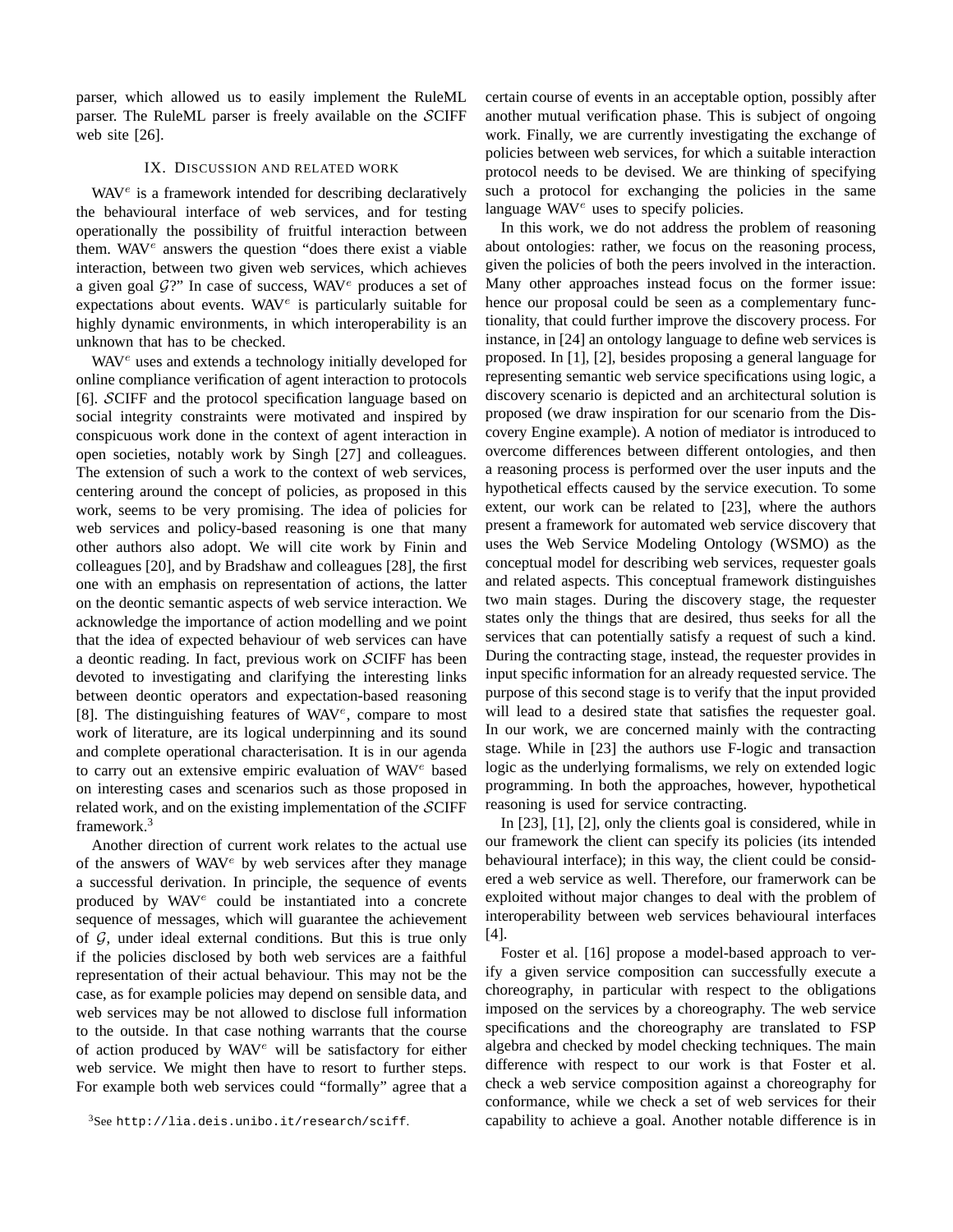the adopted formal approaches (abduction in our case, model checking in theirs).

The outcome of the reasoning process performed by  $WAV^e$ could be intended as a sort of "contract agreement" between the client and the discovered service, provided that each peer is tightly bounded to the policies/knowledge bases he/she has previously published. For example, the dynamical agreement about contracts (e-contracting) is addressed in [13], where Situated Courteous Logic is adopted for reasoning about rules that defines business provisions policies. The used formalism supports contradicting rules (by imposing a priorization and mutual exclusion between rules), different ontologies, and effectors as procedures with side effects. However, their work is more focussed on establishing the characteristics of a business deal, while our approach address the problem of evaluating the feasibility of an interaction. To this end, we perform hypothetical reasoning on the possible actions and consequences; moreover, we hypothesised also which condition must hold, in order to interoperate. Other works use rules to reason about established contracts: in [18], for example, Defeasible Deontic Logic of Violation is used to monitor the execution of a previously agreed contract. We have addressed such issue in a companion paper [8], where integrity constraints have been exploited and conciliated with the deontic concepts.

## **ACKNOWLEDGEMENTS**

This work has been partially supported by the MIUR PRIN 2005 projects *Specification and verification of agent interaction protocols* and *Vincoli e preferenze come formalismo unificante per l'analisi di sistemi informatici e la soluzione di problemi reali*, and by the MIUR FIRB project *Tecnologie Orientate alla Conoscenza per Aggregazioni di Imprese in Internet*.

#### **REFERENCES**

- [1] http://www.w3.org/Submission/SWSF-SWSL/.
- [2] http://www.w3.org/Submission/2005/SUBM-SWSF-Applications-20050909/.
- [3] Asaf Adi, Suzette Stoutenburg, and Said Tabet, editors. *Rules and Rule Markup Languages for the Semantic Web, First International Conference, RuleML 2005, Galway, Ireland, November 10-12, 2005, Proceedings*, volume 3791 of *Lecture Notes in Computer Science*. Springer Verlag, 2005.
- [4] Marco Alberti, Federico Chesani, Marco Gavanelli, Evelina Lamma, Paola Mello, and Marco Montali. An abductive framework for a-priori verification of web services. In Michael Maher, editor, *Proceedings of the Eighth Symposium on Principles and Practice of Declarative Programming, July 10-12, 2006, Venice, Italy*, pages 39–50, New York, USA, July 2006. Association for Computing Machinery (ACM), Special Interest Group on Programming Languages (SIGPLAN), ACM Press.
- [5] Marco Alberti, Federico Chesani, Marco Gavanelli, Evelina Lamma, Paola Mello, Marco Montali, and Paolo Torroni. Policy-based reasoning for smart web service interaction. In *Proceedings of the 1st International Workshop on Applications of Logic Programming in the Semantic Web and Semantic Web Services (ALPSWS 2006)*, volume 196 of *CEUR Workshop Proceedings*, pages 87–102, Seattle, WA, USA, August 2006.
- [6] Marco Alberti, Federico Chesani, Marco Gavanelli, Evelina Lamma, Paola Mello, and Paolo Torroni. The SOCS computational logic approach for the specification and verification of agent societies. In Corrado Priami and Paola Quaglia, editors, *Global Computing: IST/FET International Workshop, GC 2004 Rovereto, Italy, March 9-12, 2004*

*Revised Selected Papers*, volume 3267 of *Lecture Notes in Artificial Intelligence*, pages 324–339. Springer-Verlag, 2005.

- [7] Marco Alberti, Federico Chesani, Marco Gavanelli, Evelina Lamma, Paola Mello, and Paolo Torroni. Verifiable agent interaction in abductive logic programming: the SCIFF proof-procedure. Technical Report DEIS-LIA-06-001, University of Bologna (Italy), March 2006. LIA Series no. 75.
- [8] Marco Alberti, Marco Gavanelli, Evelina Lamma, Paola Mello, Giovanni Sartor, and Paolo Torroni. Mapping deontic operators to abductive expectations. *Computational and Mathematical Organization Theory*, 12(2–3):205 – 225, October 2006.
- [9] Marco Alberti, Marco Gavanelli, Evelina Lamma, Paola Mello, and Paolo Torroni. The SCIFF abductive proof-procedure. In *Proceedings of the 9th National Congress on Artificial Intelligence, AI\*IA 2005*, volume 3673 of *Lecture Notes in Artificial Intelligence*, pages 135–147. Springer-Verlag, 2005.
- [10] José Júlio Alferes, Carlos Viegas Damásio, and Luís Moniz Pereira. Semantic web logic programming tools. In François Bry, Nicola Henze, and Jan Maluszynski, editors, *PPSWR*, volume 2901 of *Lecture Notes in Computer Science*, pages 16–32. Springer, 2003.
- [11] Tony Andrews, Francisco Curbera, Hitesh Dholakia, Yaron Goland, Johannes Klein, Frank Leymann, Kevin Liu, Dieter Roller, Doug Smith, Satish Thatte, Ivana Trickovic, and Sanjiva Weerawarana. Business process execution language for web services version 1.1, May 2003. http://www.ibm.com/developerworks/library/ws-bpel/.
- [12] Tim Berners-Lee, James Hendler, and Ora Lassila. The semantic web. *Scientific American*, May 2001.
- [13] S. Bhansali and N. Grosof. Extending the sweetdeal approach for eprocurement using sweetrules and ruleml. In Adi et al. [3].
- [14] Franois Bry and Michael Eckert. Twelve theses on reactive rules for the web. In *Proceedings of the Workshop on Reactivity on the Web*, Munich, Germany, March 2006.
- [15] M. Denecker and D. De Schreye. SLDNFA: an abductive procedure for abductive logic programs. *Journal of Logic Programming*, 34(2):111– 167, 1998.
- [16] Howard Foster, Sebastian Uchitel, Jeff Magee, and Jeff Kramer. Modelbased analysis of obligations in web service choreography. In *Proceedings of the International Conference on Internet and Web Applications and Services (ICIW 2006)*, Guadeloupe French Caribbean, 2006. IEEE Computer Society Press.
- [17] T. H. Fung and R. A. Kowalski. The IFF proof procedure for abductive logic programming. *Journal of Logic Programming*, 33(2):151–165, November 1997.
- [18] G. Governatori and D. P. Hoang. A semantic web based architecture for e-contracts in defeasible logic. In Adi et al. [3].
- [19] Daniel Cabeza Gras and Manuel V. Hermenegildo. Distributed WWW programming using (Ciao-)Prolog and the PiLLoW library. *Theory and Practice of Logic Progr.*, 1(3):251–282, 2001.
- [20] Lalana Kagal, Timothy W. Finin, and Anupam Joshi. A policy based approach to security for the semantic web. In Dieter Fensel, Katia P. Sycara, and John Mylopoulos, editors, *International Semantic Web Conference*, volume 2870 of *Lecture Notes in Computer Science*, pages 402–418. Springer, 2003.
- [21] A. C. Kakas, R. A. Kowalski, and Francesca Toni. Abductive Logic Programming. *Journal of Logic and Computation*, 2(6):719–770, 1993.
- [22] A. C. Kakas and Paolo Mancarella. On the relation between Truth Maintenance and Abduction. In T. Fukumura, editor, *Proceedings of the 1st Pacific Rim International Conference on Artificial Intelligence, PRICAI-90, Nagoya, Japan*, pages 438–443. Ohmsha Ltd., 1990.
- [23] Michael Kifer, Ruben Lara, Axel Polleres, Chang Zhao, Uwe Keller, Holger Lausen, and Dieter Fensel. A logical framework for web service discovery. In *Semantic Web Services: Preparing to Meet the World of Business Applications, ISWC Worshop, Hiroshima, Japan*, November 2004.
- [24] D. et al. Martin. http://www.daml.org/services/owl-s/1.0/.
- [25] Working Group on Rule Interchange Format. Use cases and requirements. http://www.w3.org/2005/rules/wg/ucr/ draft-20060323.html, March 2006.
- [26] The S*CIFF* abductive proof procedure, 2005. http://lia.deis. unibo.it/research/sciff/.
- [27] M. Singh. Agent communication language: rethinking the principles. *IEEE Computer*, pages 40–47, December 1998.
- [28] Andrzej Uszok, Jeffrey M. Bradshaw, Renia Jeffers, Austin Tate, and Jeff Dalton. Applying kaos services to ensure policy compliance